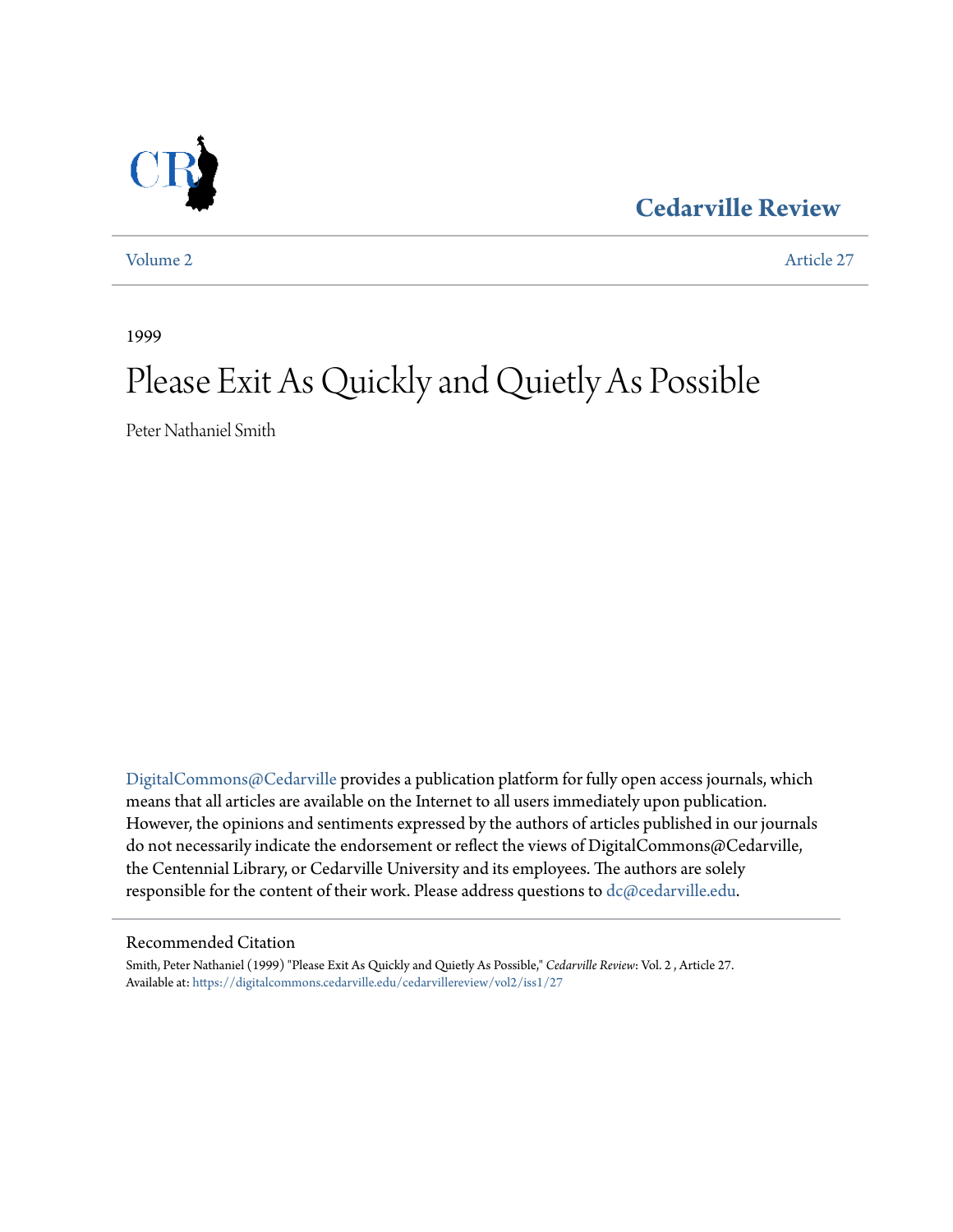### Please Exit As Quickly and Quietly As Possible

Browse the contents of [this issue](https://digitalcommons.cedarville.edu/cedarvillereview/vol2/iss1) of *Cedarville Review*.

#### **Keywords**

Poetry

## **Creative Commons License**<br> **C** 000

This work is licensed under a [Creative Commons Attribution-Noncommercial-No Derivative Works 4.0](http://creativecommons.org/licenses/by-nc-nd/4.0/) [License.](http://creativecommons.org/licenses/by-nc-nd/4.0/)

Follow this and additional works at: [https://digitalcommons.cedarville.edu/cedarvillereview](https://digitalcommons.cedarville.edu/cedarvillereview?utm_source=digitalcommons.cedarville.edu%2Fcedarvillereview%2Fvol2%2Fiss1%2F27&utm_medium=PDF&utm_campaign=PDFCoverPages)



This poetry is available in Cedarville Review: [https://digitalcommons.cedarville.edu/cedarvillereview/vol2/iss1/27](https://digitalcommons.cedarville.edu/cedarvillereview/vol2/iss1/27?utm_source=digitalcommons.cedarville.edu%2Fcedarvillereview%2Fvol2%2Fiss1%2F27&utm_medium=PDF&utm_campaign=PDFCoverPages)